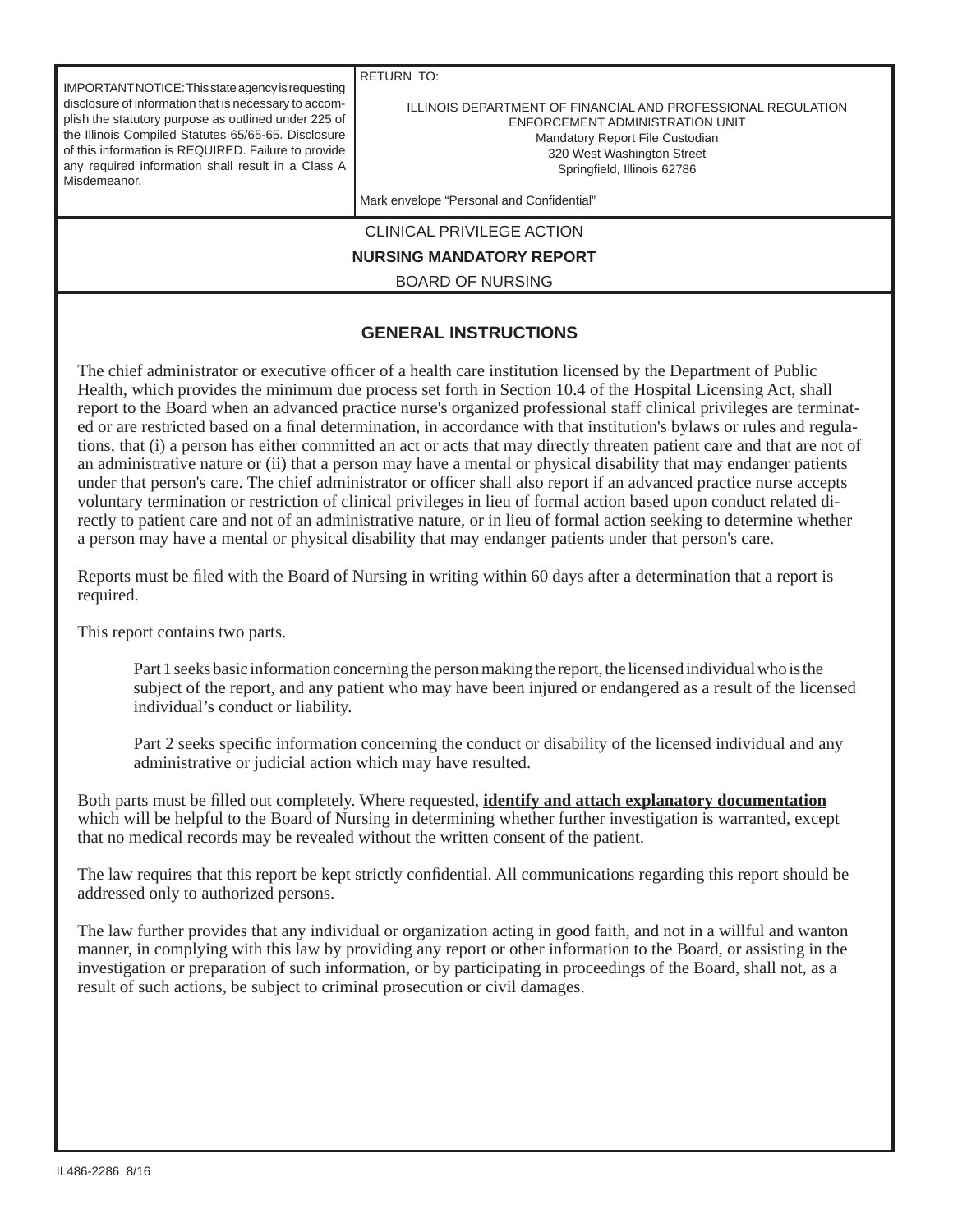## CLINICAL PRIVILEGE ACTION

| <b>NURSING MANDATORY REPORT</b>                                                                                                                                                                                                                                                                                                                                         |                   |                                 |  |  |  |  |
|-------------------------------------------------------------------------------------------------------------------------------------------------------------------------------------------------------------------------------------------------------------------------------------------------------------------------------------------------------------------------|-------------------|---------------------------------|--|--|--|--|
| <b>PART 1 - BASIC INFORMATION</b>                                                                                                                                                                                                                                                                                                                                       | Official Use Only |                                 |  |  |  |  |
|                                                                                                                                                                                                                                                                                                                                                                         |                   | Mandatory Report Number<br>Code |  |  |  |  |
| $1$ MR --<br>A. SOURCE OF INFORMATION - (Individual making report)                                                                                                                                                                                                                                                                                                      |                   |                                 |  |  |  |  |
|                                                                                                                                                                                                                                                                                                                                                                         |                   |                                 |  |  |  |  |
|                                                                                                                                                                                                                                                                                                                                                                         |                   |                                 |  |  |  |  |
|                                                                                                                                                                                                                                                                                                                                                                         |                   |                                 |  |  |  |  |
| Street Address                                                                                                                                                                                                                                                                                                                                                          |                   | City State ZIP Code             |  |  |  |  |
|                                                                                                                                                                                                                                                                                                                                                                         |                   |                                 |  |  |  |  |
| B. SUBJECT OF REPORT - (Individual licensed under the Nurse Practice Act. Please complete a separate report<br>for each individual.)                                                                                                                                                                                                                                    |                   |                                 |  |  |  |  |
|                                                                                                                                                                                                                                                                                                                                                                         |                   |                                 |  |  |  |  |
| ADDRESS:<br>Street Address City                                                                                                                                                                                                                                                                                                                                         |                   |                                 |  |  |  |  |
|                                                                                                                                                                                                                                                                                                                                                                         |                   | City State ZIP Code             |  |  |  |  |
|                                                                                                                                                                                                                                                                                                                                                                         |                   |                                 |  |  |  |  |
|                                                                                                                                                                                                                                                                                                                                                                         |                   |                                 |  |  |  |  |
|                                                                                                                                                                                                                                                                                                                                                                         |                   |                                 |  |  |  |  |
| <b>C. PATIENT</b> (If occurrence(s) or circumstance(s) which necessitate this report is not related to patient care,<br><b>INFORMATION -</b><br>please enter "Not Applicable." If more than one patient is involved, please check the<br>appropriate box and provide information regarding additional patients on Page 4, "Multiple<br>Patients Report," of this form.) |                   |                                 |  |  |  |  |
| MULTIPLE PATIENTS?                                                                                                                                                                                                                                                                                                                                                      |                   |                                 |  |  |  |  |
|                                                                                                                                                                                                                                                                                                                                                                         |                   |                                 |  |  |  |  |
|                                                                                                                                                                                                                                                                                                                                                                         |                   |                                 |  |  |  |  |
| TELEPHONE NO.: Include Area Code EMAIL ADDRESS: _________________________________                                                                                                                                                                                                                                                                                       |                   |                                 |  |  |  |  |
|                                                                                                                                                                                                                                                                                                                                                                         |                   |                                 |  |  |  |  |
| <b>D. TYPE OF ACTION</b> - (Please mark all that are appropriate.)                                                                                                                                                                                                                                                                                                      |                   |                                 |  |  |  |  |
| <b>Restriction of Privileges</b><br><b>Termination of Privileges</b>                                                                                                                                                                                                                                                                                                    |                   |                                 |  |  |  |  |
| Voluntary Surrender Was Voluntary Surrender in Lieu of Adverse Action? Ves<br>No                                                                                                                                                                                                                                                                                        |                   |                                 |  |  |  |  |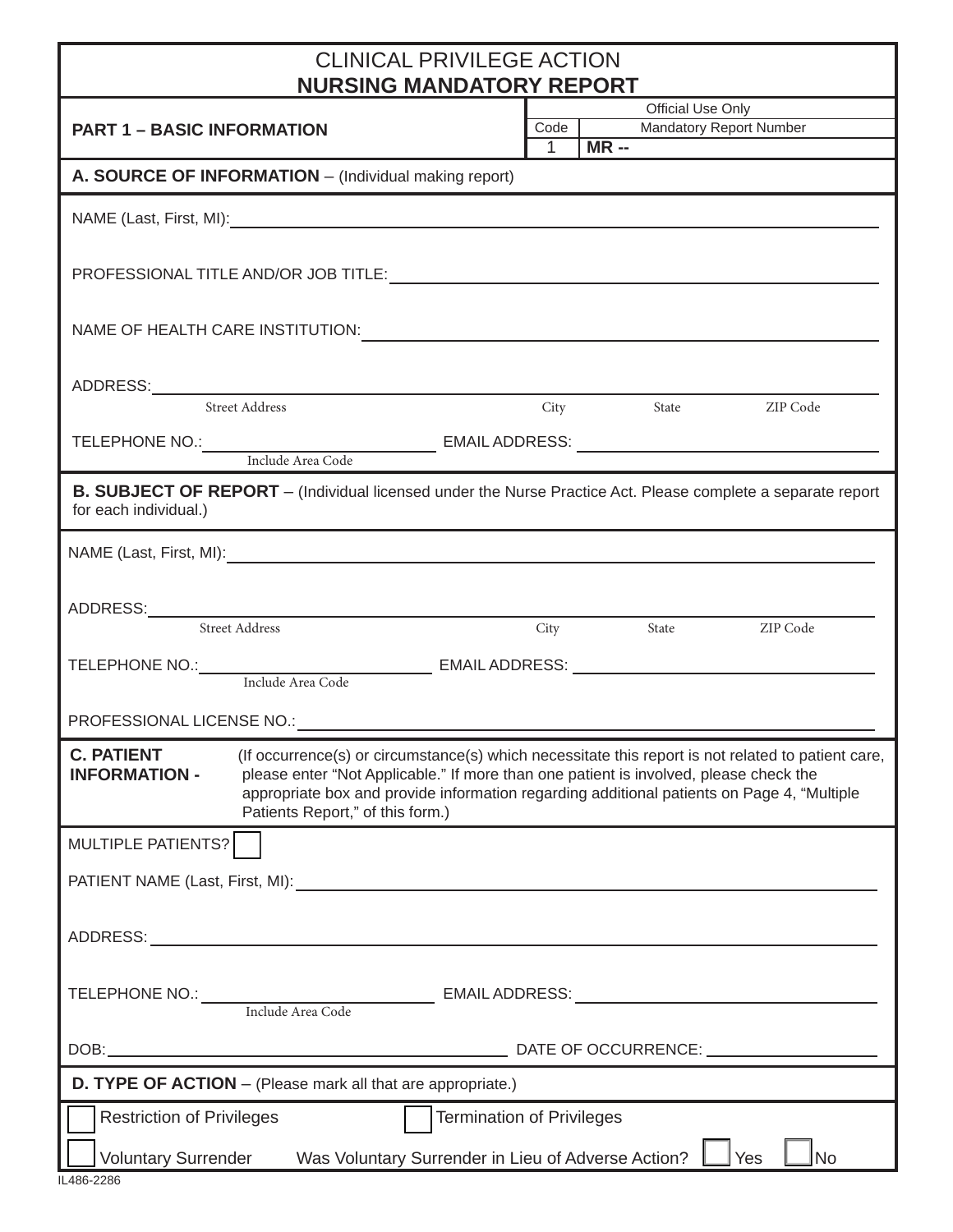## **PART 2 – SPECIFIC INFORMATION**

**A. CONDUCT OR DISABILITY NECESSITATING REPORT –** Please provide below a brief description of any act or acts, including the dates of any occurrences, which resulted in a final determination that the subject of the report committed unprofessional conduct related directly to patient care or may be mentally or physically disabled in such a manner as to endanger patients under that person's care (**identify and attach any appropriate documents,** if applicable):

| <b>B. HEALTH CARE INSTITUTION ACTION</b>                                                                                                                                | C. COURT ACTION - (Attach copies of any appropriate<br>pleadings you may have including<br>appearances and orders.)                                                                                                                 |
|-------------------------------------------------------------------------------------------------------------------------------------------------------------------------|-------------------------------------------------------------------------------------------------------------------------------------------------------------------------------------------------------------------------------------|
| Date of final determination or acceptance of voluntary<br>Action taken, including the length and scope of any<br>restriction (please attach any appropriate documents): | Did the act(s) result in any court action, civil or criminal?<br>No If yes, please identify.<br>Yes  <br>Court in which filed:<br>Docket Number:<br>Date Filed: <u>Date Filed:</u> Date Filed:<br>Status of Court Action: 2008 2014 |
| <b>PART 3 - SIGNATURE</b>                                                                                                                                               | <b>OFFICAL USE ONLY</b>                                                                                                                                                                                                             |
| <b>NAME</b><br><b>TITLE</b>                                                                                                                                             | <b>DATE</b>                                                                                                                                                                                                                         |
| $II$ $AOC$ $OOOC$                                                                                                                                                       |                                                                                                                                                                                                                                     |